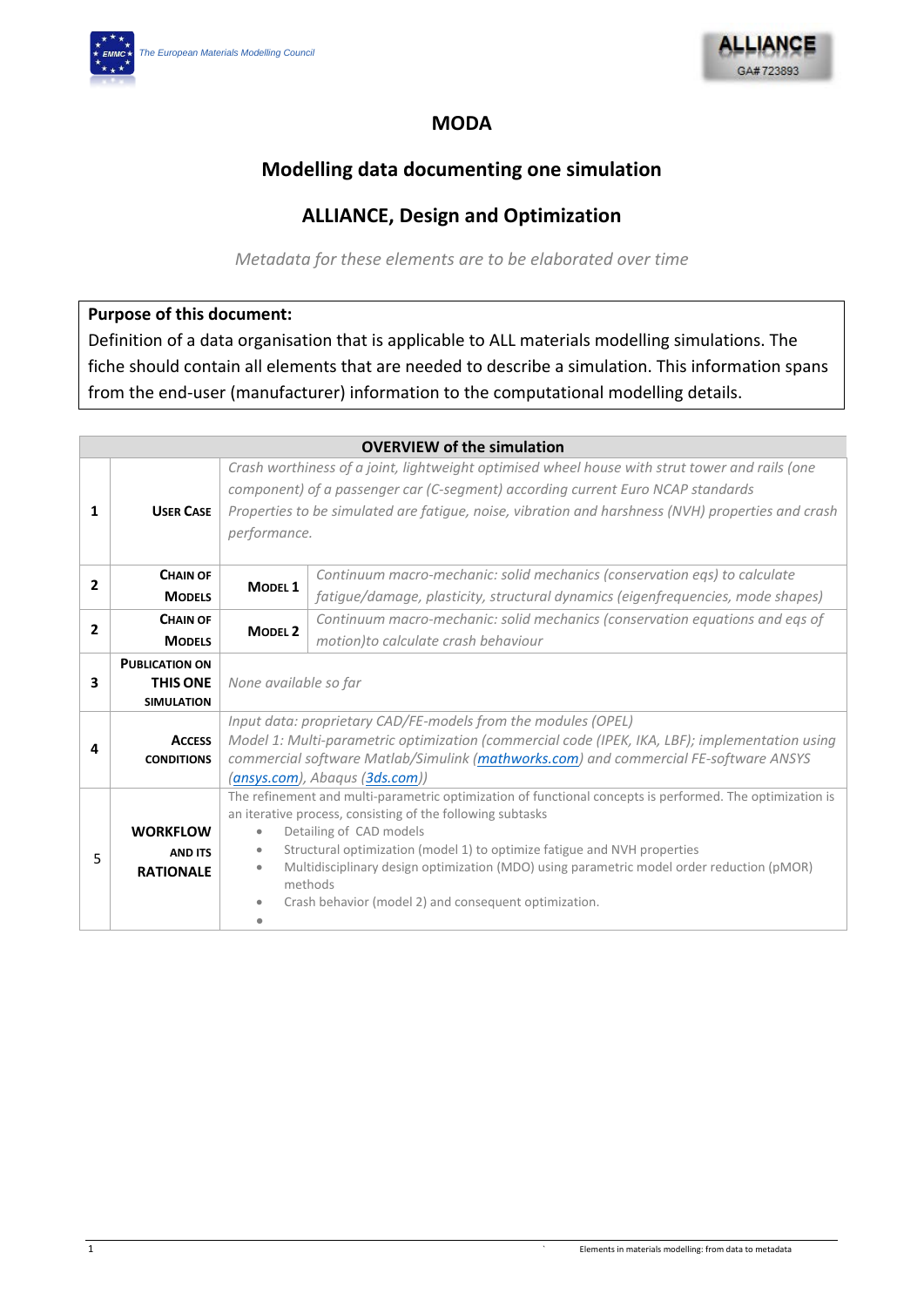

#### **Workflow**

**Each model** used in this simulation can be documented in four chapters:

- 1. Aspect of the User Case or System simulated with this model
- 2. Model
- 3. Computational aspects
- 4. Post processing

## MULTI-PARAMETRIC OPTIMIZATION OF FUNCTIONAL CONCEPTS

Model 1 for Structural Optimisation

| $\mathbf{1}$     |                                                                    | <b>ASPECT OF THE USER CASE/SYSTEM TO BE SIMULATED</b>                                                                                                                                                                                          |
|------------------|--------------------------------------------------------------------|------------------------------------------------------------------------------------------------------------------------------------------------------------------------------------------------------------------------------------------------|
| 1.1              | <b>ASPECT OF THE USER</b><br><b>CASE TO BE</b><br><b>SIMULATED</b> | Simulation of the fatigue and NVH behavior of a joint, lightweight optimized wheel house<br>with strut tower and rails (one component) of a passenger car (C-segment) according<br>allowable stresses and requirements for NVH defined by OPEL |
| 1.2              | <b>MATERIAL</b>                                                    | SotA material data for steel and aluminum will be used; once material data measured<br>within ALLIANCE become available those will be implemented                                                                                              |
| 1.3              | <b>GEOMETRY</b>                                                    | joint wheel house with strut tower and rails (one component) of a C-segment vehicle<br>Inputs are the CAD data provided by OPEL and/or derived within the project                                                                              |
| 1.4              | <b>TIME LAPSE</b>                                                  | Unknown                                                                                                                                                                                                                                        |
|                  | <b>MANUFACTURING</b>                                               | Operational loads defined by OPEL (accelerations, forces, displacements)                                                                                                                                                                       |
| 1.5              | <b>PROCESS OR IN-</b>                                              |                                                                                                                                                                                                                                                |
|                  | <b>SERVICE CONDITIONS</b>                                          |                                                                                                                                                                                                                                                |
|                  | <b>PUBLICATION</b>                                                 | None available so far                                                                                                                                                                                                                          |
| $1.6\phantom{0}$ | ON THIS ONE                                                        |                                                                                                                                                                                                                                                |
|                  | <b>SIMULATION</b>                                                  |                                                                                                                                                                                                                                                |

|  | <b>GENERIC PHYSICS OF THE MODEL EQUATION</b> |                                                                       |  |
|--|----------------------------------------------|-----------------------------------------------------------------------|--|
|  |                                              | <b>MODEL TYPE</b> $\vert$ Solid mechanics (macro-mechanics) (Ch. 4.2) |  |
|  | AND NAME                                     |                                                                       |  |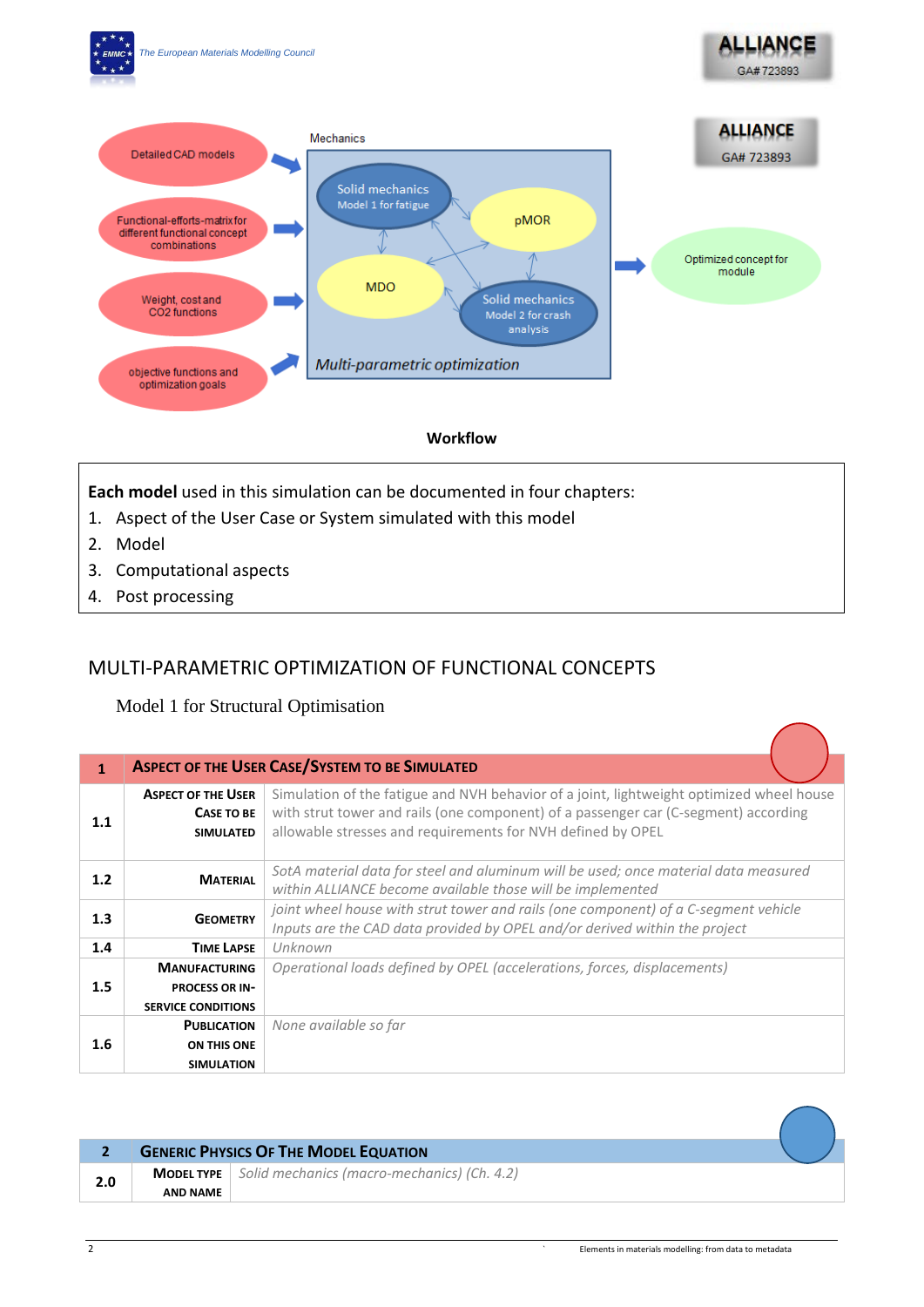



| 2.1 | <b>MODEL ENTITY</b>                                                          | finite volumes                                               |                                                                                                                                                                                                                          |
|-----|------------------------------------------------------------------------------|--------------------------------------------------------------|--------------------------------------------------------------------------------------------------------------------------------------------------------------------------------------------------------------------------|
| 2.2 | <b>MODEL</b><br>PHYSICS/<br><b>CHEMISTRY</b><br><b>EQUATION</b><br><b>PE</b> | Equation                                                     | conservation of energy                                                                                                                                                                                                   |
|     |                                                                              | <b>Physical</b><br>quantities                                | Masses and mass moments of inertia, damping, stiffness, displacement,<br>internal and external forces                                                                                                                    |
| 2.3 | <b>MATERIALS</b><br><b>RELATIONS</b>                                         | <b>Relation</b>                                              | Only constant values are entered, no constitutive equations are used                                                                                                                                                     |
|     |                                                                              | <b>Physical</b><br>quantities/<br>descriptors<br>for each MR | Masses and mass moments of inertia (M; matrix)<br>1.<br>Damping $(B; matrix)$<br>2.<br>Stiffness $(C; matrix)$<br>3.<br>Displacement<br>4.<br><i>Stresses</i><br>.5.<br>Internal and external forces $(F;$ matrix)<br>6. |
| 2.4 | <b>SIMULATED</b><br><b>INPUT</b>                                             | none                                                         |                                                                                                                                                                                                                          |

| 3   |                          |                 | <b>SOLVER AND COMPUTATIONAL TRANSLATION OF THE SPECIFICATIONS</b> |
|-----|--------------------------|-----------------|-------------------------------------------------------------------|
| 3.1 | <b>NUMERICAL SOLVER</b>  |                 | Implicit finite element solvers                                   |
| 3.2 | <b>SOFTWARE TOOL</b>     | ANSYS, Abagus   |                                                                   |
| 3.3 | <b>TIME STEP</b>         | variable        |                                                                   |
|     |                          | <b>PHYSICS</b>  | Written up for the entity in the model                            |
| 3.4 | <b>COMPUTATIONAL</b>     | EQUATION,       |                                                                   |
|     | <b>REPRESENTATION</b>    | <b>MATERIAL</b> |                                                                   |
|     |                          | RELATIONS,      |                                                                   |
|     |                          | <b>MATERIAL</b> |                                                                   |
|     | <b>COMPUTATIONAL</b>     | $\bullet$       | Degrees of Freedom of the entire model                            |
| 3.5 | <b>BOUNDARY</b>          | $\bullet$       | run-time of simulation                                            |
|     | <b>CONDITIONS</b>        |                 |                                                                   |
| 3.6 | <b>ADDITIONAL SOLVER</b> |                 |                                                                   |
|     | <b>PARAMETERS</b>        |                 |                                                                   |
|     |                          |                 |                                                                   |

|     | <b>POST PROCESSING</b> |                                                                                                                                                              |  |
|-----|------------------------|--------------------------------------------------------------------------------------------------------------------------------------------------------------|--|
| 4.1 | THE PROCESSED OUTPUT   | Allowable stresses and required eigenfrequencies which are used to optimize the<br>concept for a module. For this concept a crash test is done with model 2. |  |
| 4.2 | <b>METHODOLOGIES</b>   | n/a                                                                                                                                                          |  |
| 4.3 | <b>MARGIN OF ERROR</b> | within 10% of measured mechanical properties                                                                                                                 |  |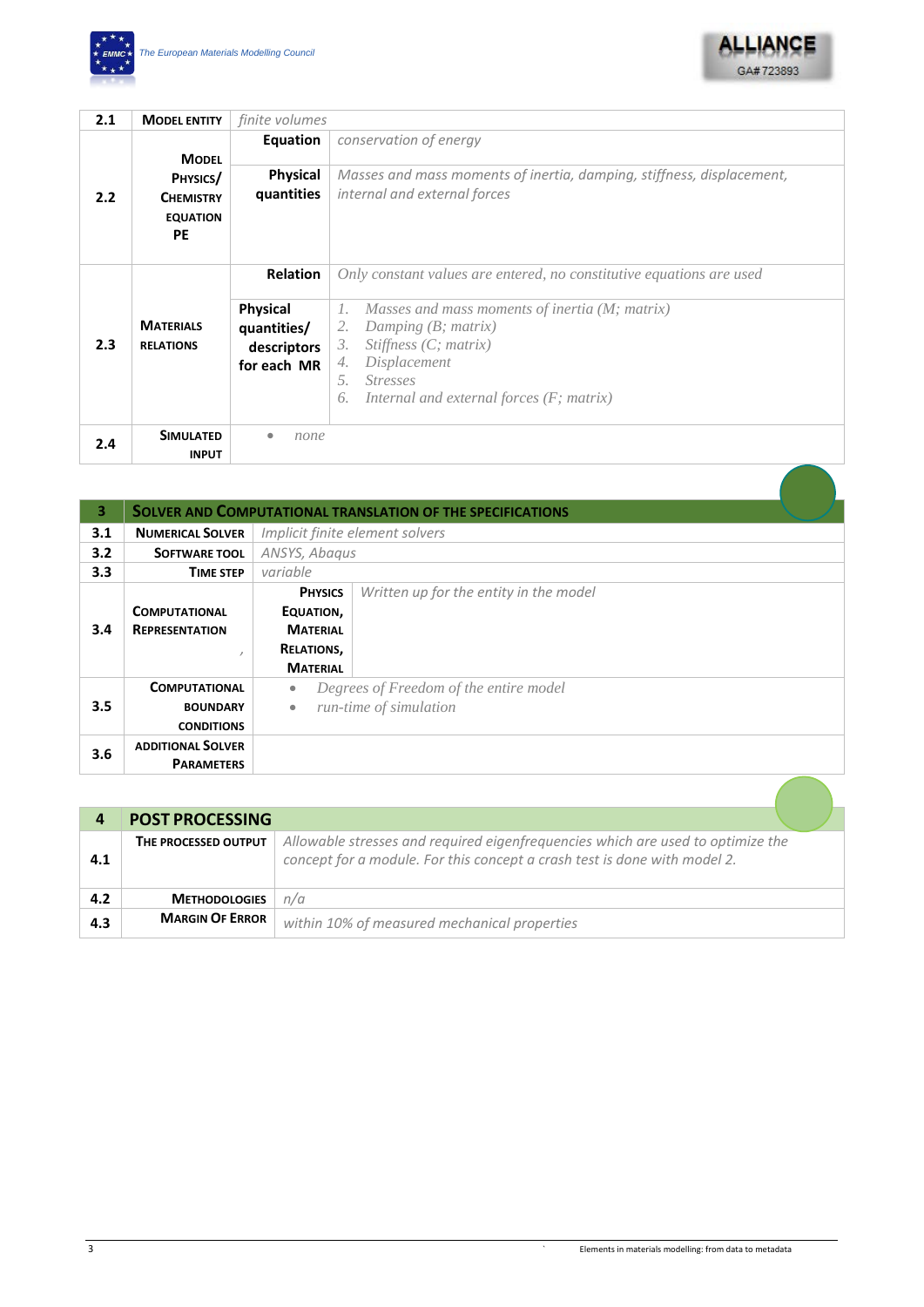



### Model 2 for crash analysis

| 1   |                                                             | <b>ASPECT OF THE USER CASE/SYSTEM TO BE SIMULATED</b>                                                                                                                                                                                                                                                                                     |
|-----|-------------------------------------------------------------|-------------------------------------------------------------------------------------------------------------------------------------------------------------------------------------------------------------------------------------------------------------------------------------------------------------------------------------------|
| 1.1 | <b>ASPECT OF THE USER</b><br>CASE TO BE<br><b>SIMULATED</b> | Simulation of the crash worthiness of a joint, lightweight optimised wheel house with<br>strut tower and rails (one component) of a passenger car (C-segment) according current<br>Euro NCAP standards; accelerations, displacements, forces and stresses will be iteratively<br>optimized to meet weight targets and Euro NCAP standards |
| 1.2 | <b>MATERIAL</b>                                             | SotA material data for steel and aluminum will be used; once material data measured<br>within ALLIANCE become available those will be implemented                                                                                                                                                                                         |
| 1.3 | <b>GEOMETRY</b>                                             | Optimised (with model 1) joint wheel house with strut tower and rails (one component) of<br>a C-segment vehicle                                                                                                                                                                                                                           |
| 1.4 | <b>TIME LAPSE</b>                                           | about 100 milliseconds                                                                                                                                                                                                                                                                                                                    |
|     | <b>MANUFACTURING</b>                                        | crash conditions according current EURO NCAP standards; external forces and                                                                                                                                                                                                                                                               |
| 1.5 | <b>PROCESS OR IN-</b>                                       | displacements (crash analysis)                                                                                                                                                                                                                                                                                                            |
|     | <b>SERVICE CONDITIONS</b>                                   |                                                                                                                                                                                                                                                                                                                                           |
|     | <b>PUBLICATION</b>                                          | None available so far                                                                                                                                                                                                                                                                                                                     |
| 1.6 | ON THIS ONE                                                 |                                                                                                                                                                                                                                                                                                                                           |
|     | <b>SIMULATION</b>                                           |                                                                                                                                                                                                                                                                                                                                           |

| $\overline{2}$ |                                                              |                                                       | <b>GENERIC PHYSICS OF THE MODEL EQUATION</b>                                                                                                                                                                                                                                                             |
|----------------|--------------------------------------------------------------|-------------------------------------------------------|----------------------------------------------------------------------------------------------------------------------------------------------------------------------------------------------------------------------------------------------------------------------------------------------------------|
| 2.0            | <b>MODEL TYPE</b><br><b>AND NAME</b>                         |                                                       | Solid mechanics (macro-mechanics)(Ch. 4.2)                                                                                                                                                                                                                                                               |
| 2.1            | <b>MODEL ENTITY</b>                                          | finite volumes                                        |                                                                                                                                                                                                                                                                                                          |
|                | <b>MODFL</b>                                                 | Equation                                              | Tightly coupled time dependent equations of motion and conservation of<br>energy                                                                                                                                                                                                                         |
| 2.2            | PHYSICS/<br><b>CHFMISTRY</b><br><b>EQUATION</b><br><b>PE</b> | <b>Physical</b><br>quantities                         | Masses and mass moments of inertia, damping, stiffness, displacement,<br>velocity, and acceleration, internal and external forces, time                                                                                                                                                                  |
|                |                                                              | <b>Relation</b>                                       | Only constant values are entered, no constitutive equations are used                                                                                                                                                                                                                                     |
| 2.3            | <b>MATFRIALS</b><br><b>RELATIONS</b>                         | Physical<br>quantities/<br>descriptors<br>for each MR | Masses and mass moments of inertia (M; matrix)<br>$\Gamma$ .<br>Damping (B; matrix)<br>2.<br>Stiffness $(C;$ matrix)<br>3.<br>Displacement, velocity, and acceleration $(u, v, a; vectors)$<br>4.<br>Internal and external forces $(F;$ matrix)<br>5.<br>6.<br><b>Stresses</b><br>7.<br>Time (t; vector) |
| 2.4            | <b>SIMULATED</b><br><b>INPUT</b>                             | none                                                  |                                                                                                                                                                                                                                                                                                          |

|     |                         |                | <b>SOLVER AND COMPUTATIONAL TRANSLATION OF THE SPECIFICATIONS</b>     |
|-----|-------------------------|----------------|-----------------------------------------------------------------------|
| 3.1 | <b>NUMERICAL SOLVER</b> |                | Implicit finite element solvers and explicit finite difference solver |
| 3.2 | <b>SOFTWARE TOOL</b>    | ANSYS, Abagus  |                                                                       |
| 3.3 | <b>TIME STEP</b>        | variable       |                                                                       |
| 3.4 | <b>COMPUTATIONAL</b>    | <b>PHYSICS</b> | Written up for the entity in the model                                |
|     | <b>REPRESENTATION</b>   | EQUATION,      |                                                                       |